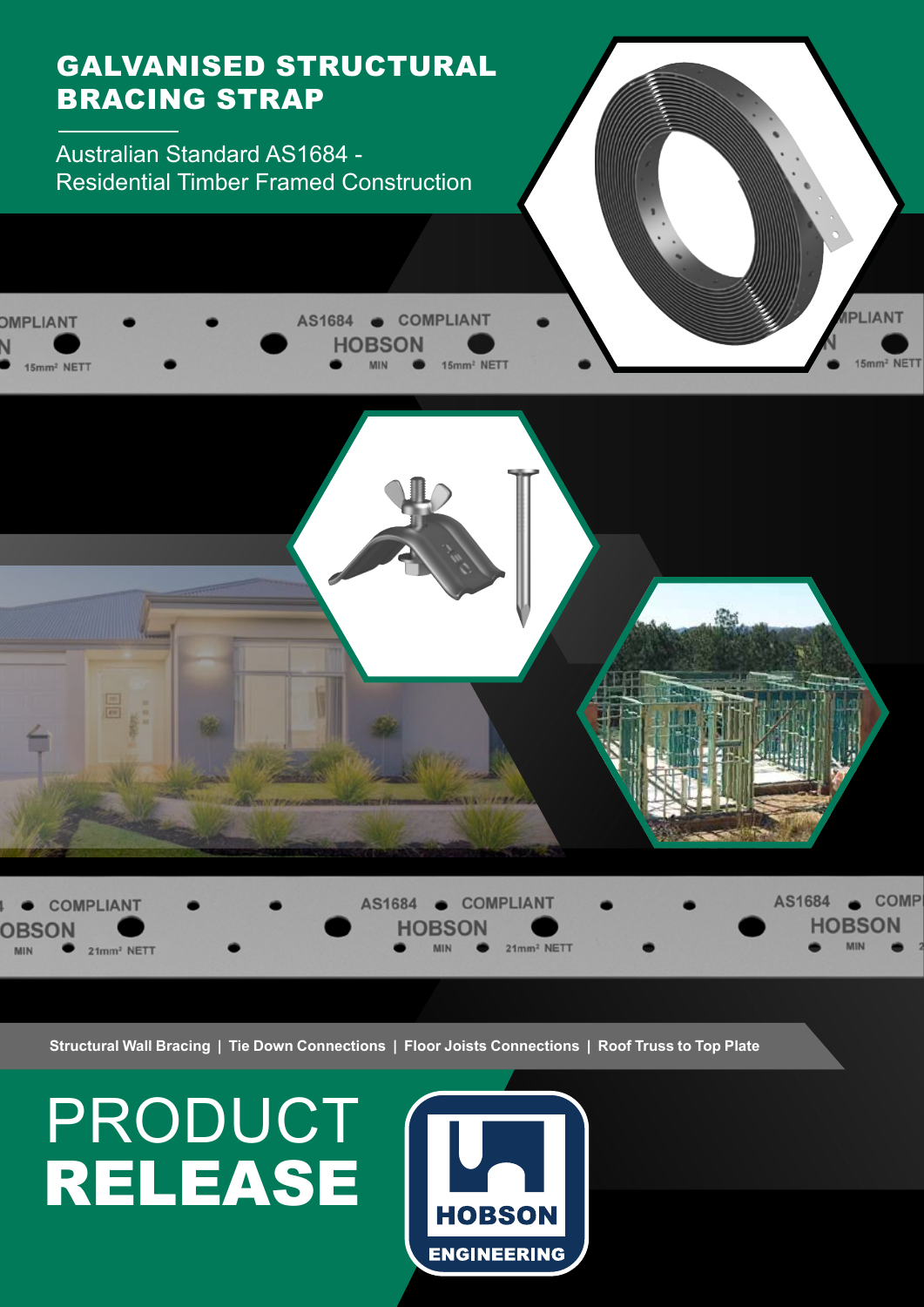

## Galvanised Structural Bracing Strap

**AS1684 - Residential Timber Framed Construction** allows the use of punched metal strapping in structural wall bracing for residential timberframed construction. Hobson supply strapping that complies with the technical requirements of AS1684 Section 8.3.6 Wall Bracing. We use a minimum steel grade of G300 for superior strength and a minimum corrosion protection of Z275 for extended durability. Our straps are performance verification tested in our NATA lab to Australian Standards. Our tensioners are also performance tested in our NATA lab.



Minimum 275 GM per square metre. Equates to a minimum thickness of 20 μm per side.

## **Bracing Strap Punched** AS1684

| Part         | <b>QFind</b> | Length | <b>Width</b> | <b>Thickness</b> | Yield<br>Load | <b>Tensile</b><br>Capacity* | Pack<br>Qty |
|--------------|--------------|--------|--------------|------------------|---------------|-----------------------------|-------------|
|              |              | L(m)   | $W$ (mm)     | $T$ (mm)         | (kN)          | (KN)                        |             |
| GSBMG08P3020 | S08P3020     | 20     |              | 0.8              | 4.9           | 5.6                         | 1           |
| GSBMG08P3030 | S08P3030     | 30     |              |                  |               |                             | 1           |
| GSBMG08P3050 | S08P3050     | 50     |              |                  |               |                             | 1           |
| GSBMG10P3020 | S10P3020     | 20     | 30           |                  |               |                             | 1           |
| GSBMG10P3030 | S10P3030     | 30     |              | 1.0              | 6.2           | 7.0                         | 1           |
| GSBMG10P3050 | S10P3050     | 50     |              |                  |               |                             | 1           |



**Bracing Strap Unpunched** AS1684

| Part         | <b>QFind</b> | Length | <b>Width</b>                | <b>Thickness</b> | Yield<br>Load | <b>Tensile</b><br>Capacity* | Pack<br>Qty |
|--------------|--------------|--------|-----------------------------|------------------|---------------|-----------------------------|-------------|
|              |              | L(m)   | $ \mathbf{W}(\mathsf{mm}) $ | $T$ (mm)         | (kN)          | (kN)                        |             |
| GSBMG08U3030 | S08U3030     | 30     | 30                          | 0.8              | 5.6           | 6.4                         |             |

\*Note: Capacity reduction factors have NOT been applied.

Disclaimer: While every reasonable effort has been made to ensure that this document is correct at the time of printing, Hobson Engineering, its agencies and employees, disclaim<br>any and all liability to any person in respe

Bolt Tension | Anti-Vibration | Product Reliability | Traceability

HORSON **ENGINEERING** 

# Page 2 of 6

#### **Applications**

Designed to brace timber framed walls in domestic building. Applicable to single and two-storey construction.

Tie down and bracing connections such as:

- Structural wall bracing
- Roof truss to top plate
- Bearer to post
- Floor joist to bearer or top plate
- Beam to lintel

# Builders **Strapping**





1908231DS

908231DS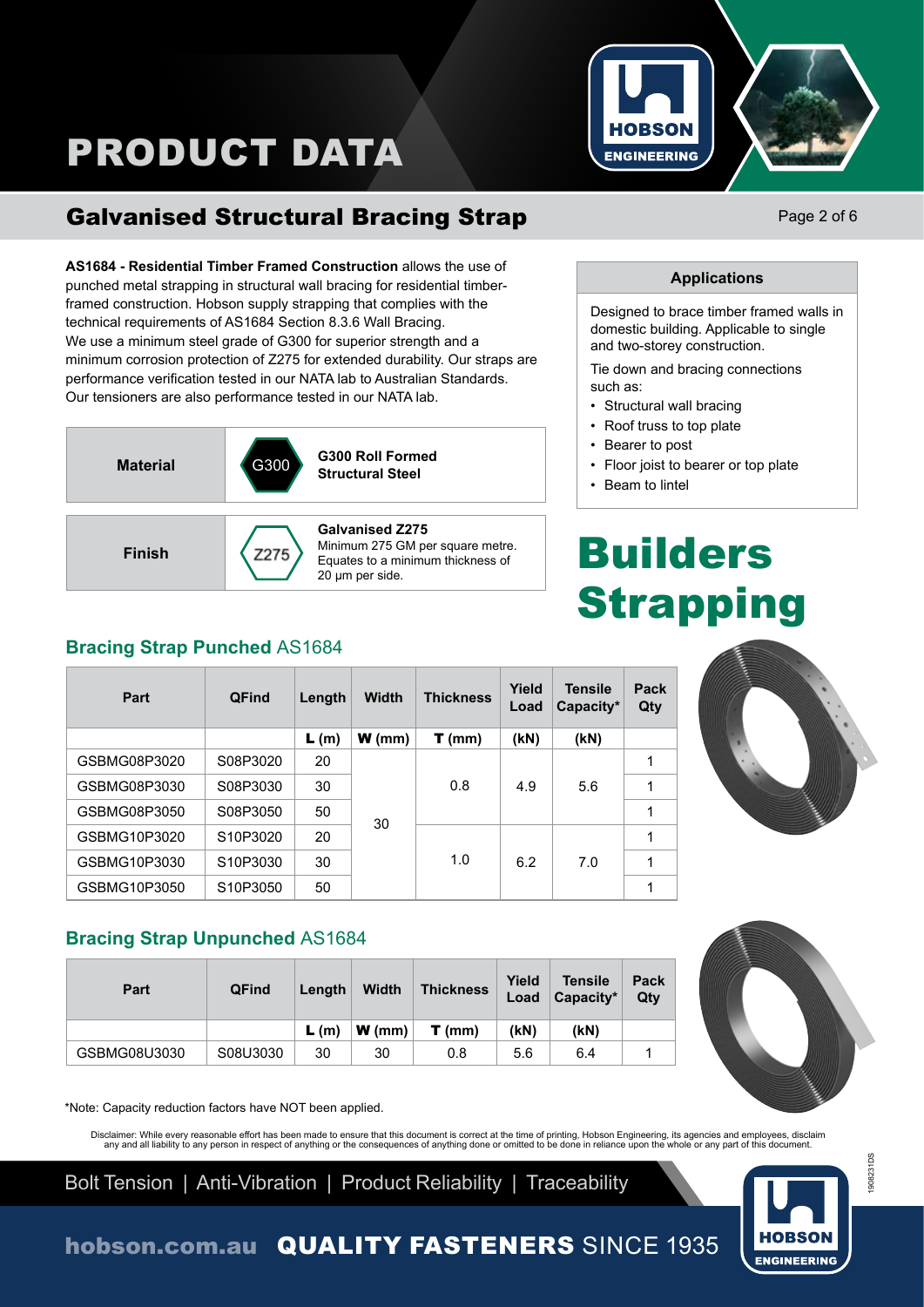

## Builders Strapping



## Designed to be used with structural bracing strap:

| <b>CONNECTOR NAIL PLAIN SHANK</b><br><b>MECHANICAL GALVANISED / HEC</b> |                   |                            |                |                |  |
|-------------------------------------------------------------------------|-------------------|----------------------------|----------------|----------------|--|
| Part                                                                    | <b>QFind</b>      | Size $\varnothing$<br>(mm) | Length<br>(mm) | Pack<br>Weight |  |
| QNOPM030280                                                             | QNO <sub>11</sub> | 2.80                       | 30             | $1$ kg $-$     |  |
| QNOPM035315                                                             | QNO <sub>12</sub> | 3.15                       | 35             | <b>CTN</b>     |  |
| FNT5QNOPM030280                                                         | <b>T5QNO11</b>    | 2.80                       | 30             | $5$ kg $-$     |  |
| FNT5QNOPM035315                                                         | <b>T5QNO12</b>    | 3.15                       | 35             | <b>TUB</b>     |  |



#### **TENSIONER FOR BRACING STRAP GALVANISED Z275 / HEC / ASSEMBLED**

| Part      | <b>QFind</b>     | <b>Size</b><br>(mm) | Pack Qty |
|-----------|------------------|---------------------|----------|
| GSTMGFW30 | ST <sub>30</sub> | 30                  | 10       |

Tensioner Body: Plate thickness 2.5mm - G300 roll formed structural steel.

Disclaimer: While every reasonable effort has been made to ensure that this document is correct at the time of printing, Hobson Engineering, its agencies and employees, disclaim<br>any and all liability to any person in respe

Bolt Tension | Anti-Vibration | Product Reliability | Traceability



1908231DS

1908231DS

## **HOBSON ENGINEERING** Page 3 of 6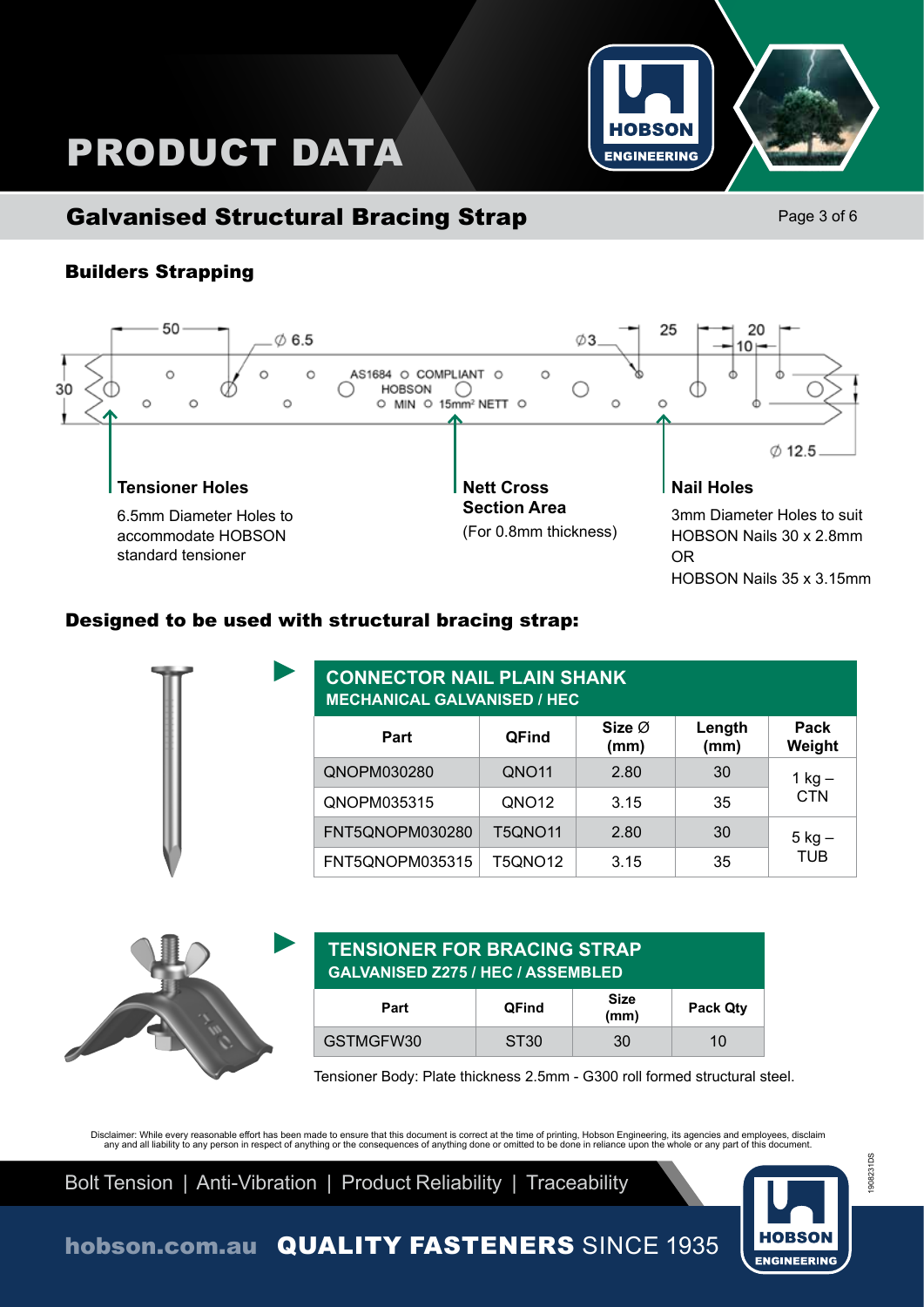

## Galvanised Structural Bracing Strap

Page 4 of 6

## Load Capacities for non-cyclonic and cyclonic areas

#### **Structural Wall Bracing**

Wall height up to  $2.7m$  – For wall heights > 2.7 m and  $\leq 4.2$  m use the height multiplier in Table 8.19 as shown below:

| AS 1684<br><b>Residential Timber-</b><br><b>Framed Construction</b> |              | <b>PART 2: Non-cyclonic areas</b><br><b>PART 3: Cyclonic Areas</b> |                         |  |  |
|---------------------------------------------------------------------|--------------|--------------------------------------------------------------------|-------------------------|--|--|
| <b>Table</b>                                                        | <b>Type</b>  | <b>Strap Size</b>                                                  | <b>Minimum Capacity</b> |  |  |
| 8.18(b)                                                             | A            | 30mm x 0.8mm                                                       | $1.5$ kN/m              |  |  |
| $8.18$ (d)                                                          | $\mathbf{B}$ | 30mm x 1.0mm                                                       | 3.0 kN/m                |  |  |

| AS1684 Table 8.19 Bracing wall capacity/height multiplier |                   |  |  |
|-----------------------------------------------------------|-------------------|--|--|
| <b>Wall Height (mm)</b>                                   | <b>Multiplier</b> |  |  |
| 3000                                                      | 0.90              |  |  |
| 3300                                                      | 0.80              |  |  |
| 3600                                                      | 0.75              |  |  |
| 3900                                                      | 0.70              |  |  |
| 4200                                                      | 0.64              |  |  |
|                                                           |                   |  |  |

#### **Structural Wall Bracing**

Maximum Wall Height 2.7m

| AS 1684<br><b>Residential Timber-</b><br><b>Framed Construction</b> |   | <b>PART 4: Simplified non-cyclonic areas</b> |  |  |
|---------------------------------------------------------------------|---|----------------------------------------------|--|--|
| <b>Table</b><br><b>Type</b>                                         |   | <b>Strap Size</b>                            |  |  |
| 8.3(b)                                                              | A | $30$ mm x $0.8$ mm                           |  |  |
| 8.3 <sub>(d)</sub>                                                  | В | $30$ mm $\times$ 1.0mm                       |  |  |

Disclaimer: While every reasonable effort has been made to ensure that this document is correct at the time of printing, Hobson Engineering, its agencies and employees, disclaim<br>any and all liability to any person in respe

Bolt Tension | Anti-Vibration | Product Reliability | Traceability



1908231DS

1908231DS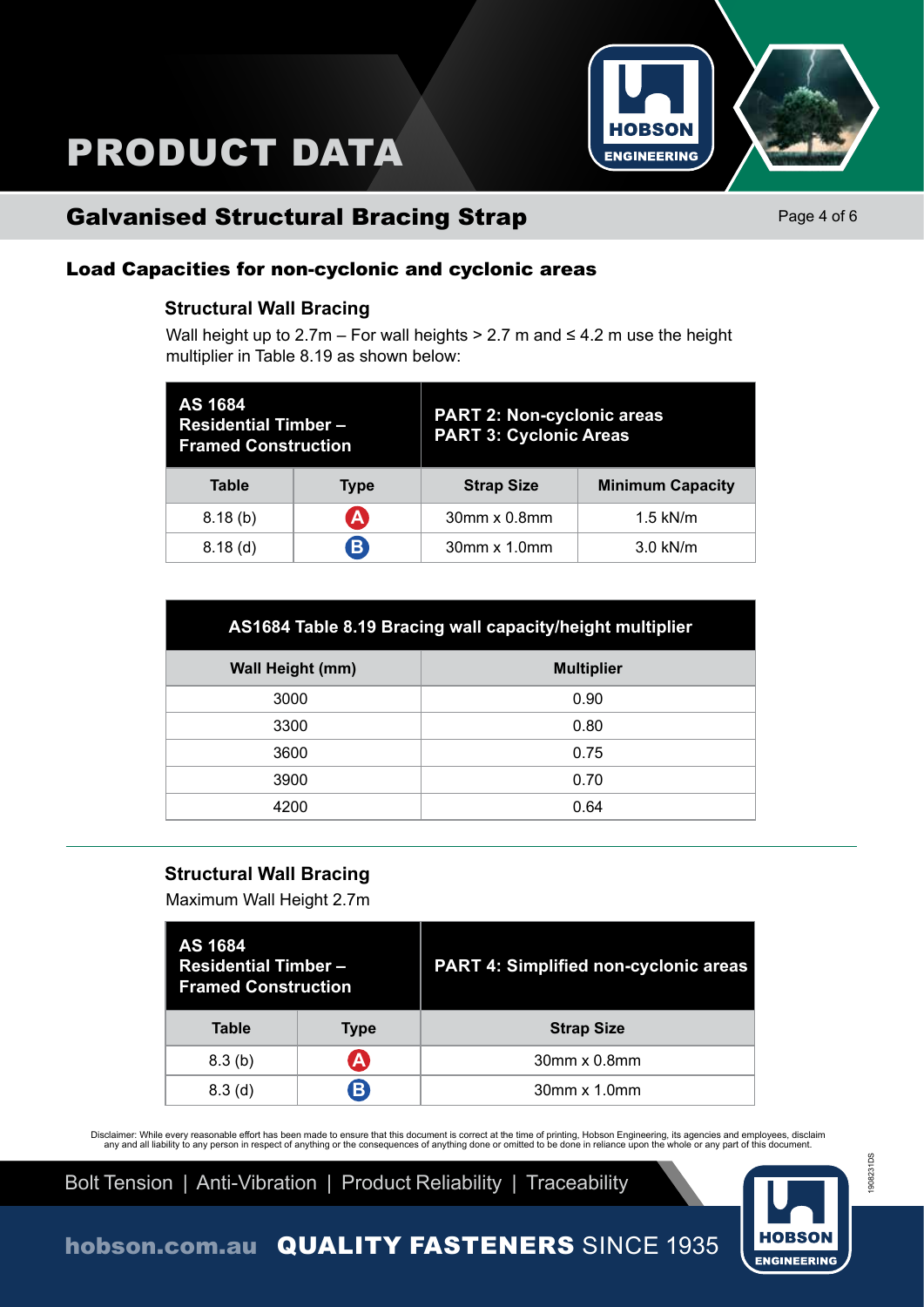

## Galvanised Structural Bracing Strap

Page 5 of 6

## Structural Bracing - Installation and Load Capacities

|             | <b>Strapping</b>       |                       |                                              |                                         |                       |                                       |
|-------------|------------------------|-----------------------|----------------------------------------------|-----------------------------------------|-----------------------|---------------------------------------|
| <b>Type</b> | <b>Size</b>            | <b>Hobson</b><br>Code | <b>Minimum</b><br><b>Net Section</b><br>Area | <b>Bracing</b><br>(Racking)<br>Capacity | <b>Steel</b><br>Grade | <b>Corrosion</b><br><b>Protection</b> |
|             | $30$ mm x $0.8$ mm     | GSBMG08P              | $15 \text{ mm}^2$                            | $1.5$ kN/m                              | G300                  | Z275                                  |
| B.          | $30$ mm $\times$ 1.0mm | GSBMG10P              | $21 \text{ mm}^2$                            | 3.0 kN/m                                | G300                  | Z275                                  |

Note: Bracing wall length limit min. 1800mm – 2700mm max. (See figures A and B below)



Disclaimer: While every reasonable effort has been made to ensure that this document is correct at the time of printing, Hobson Engineering, its agencies and employees, disclaim<br>any and all liability to any person in respe

Bolt Tension | Anti-Vibration | Product Reliability | Traceability



## hobson.com.au QUALITY FASTENERS SINCE 1935

908231DS 1908231DS